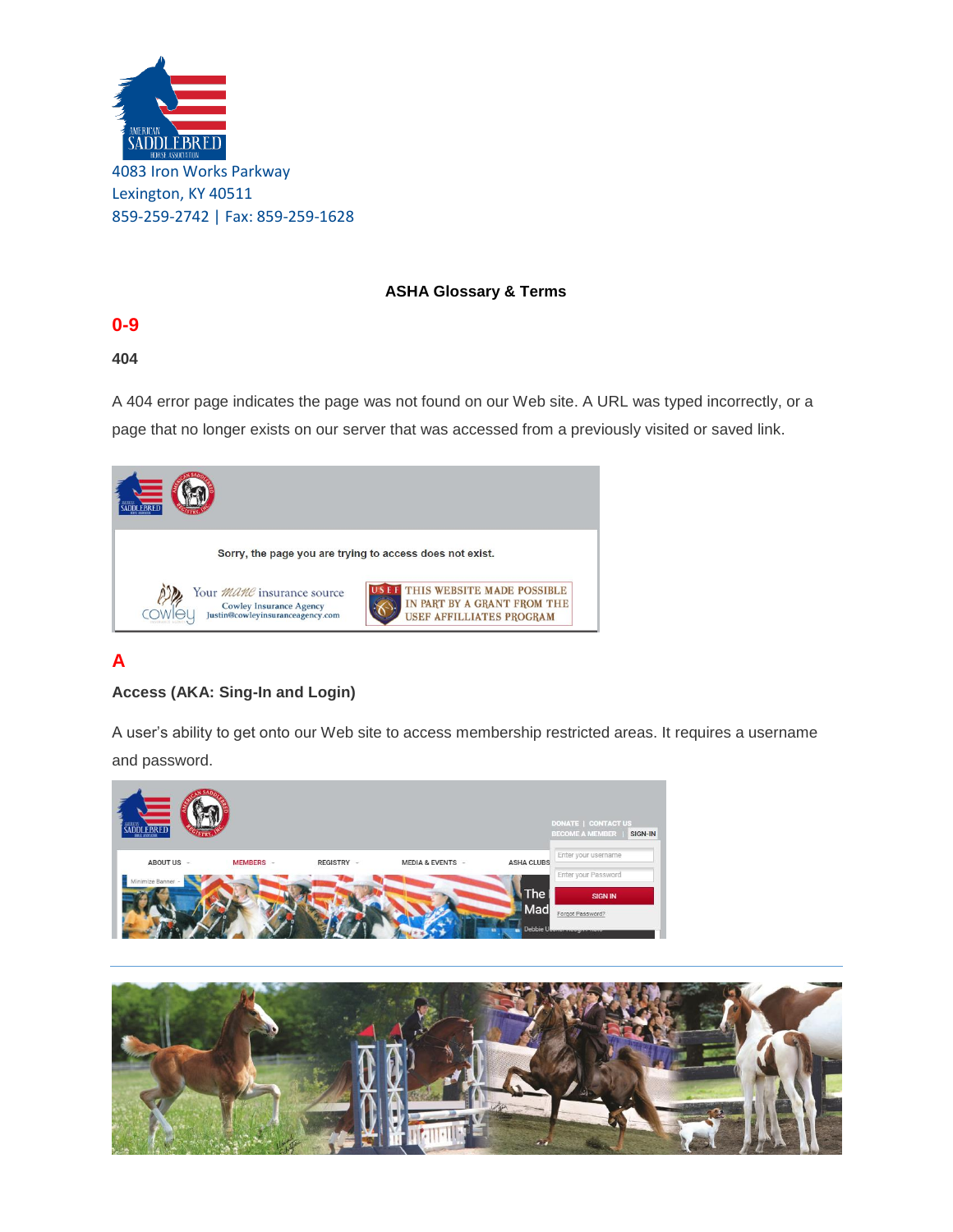

### **Address**

The URL of a Web site that allows users access.

#### **Ad**

See banner ad.

### **Ad Space**

"Advertising Space" is the space on our website reserved for advertisements. Oftentimes, it includes text and banner advertisements. See Banned Ad.

#### **Alias**

An alternate name used for identification.

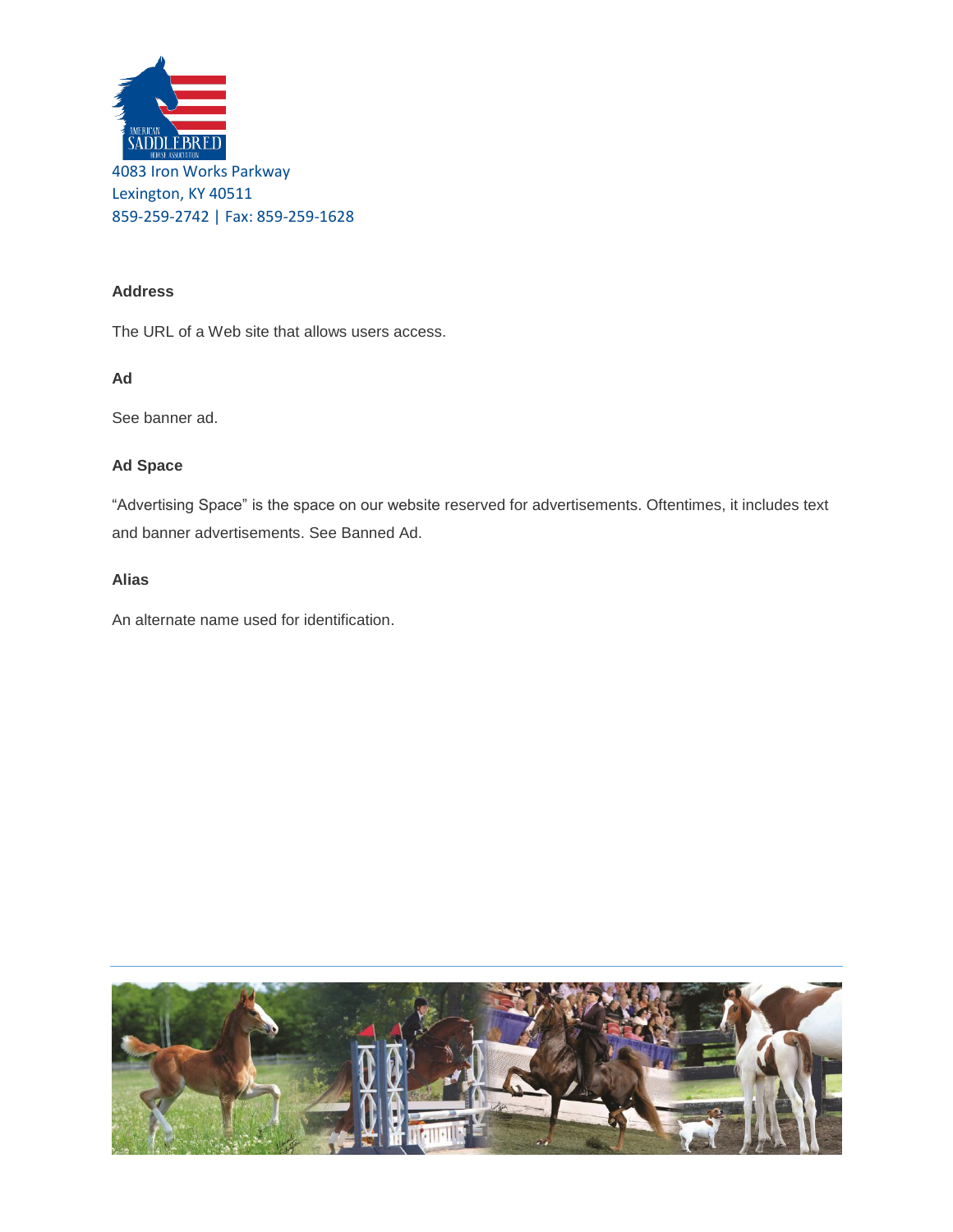

# **B**

## **Banner Ad**

A graphic image used on our website to advertise a product or service. ASHA Banner ads come in 470 x 100 pixels. You will find advertised banners on our website above the footer.



#### **Bookmark**

The practice of storing a Web page URL within a Web browser for easy retrieval.

![](_page_2_Picture_7.jpeg)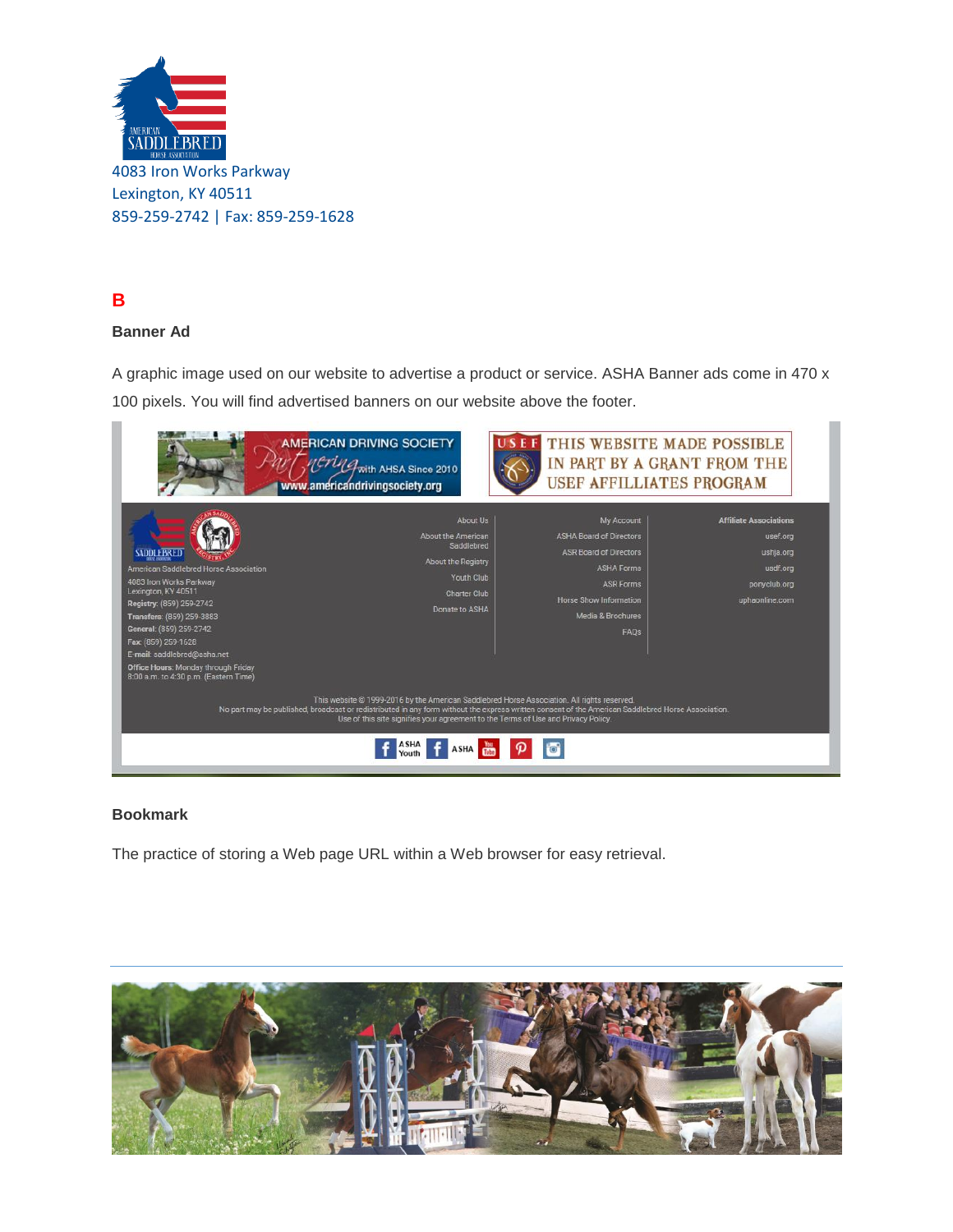![](_page_3_Picture_0.jpeg)

#### **Browse**

The act of viewing and moving from Web page to another page using hyperlinks on a Web browser.

#### **Browser**

A software application that lets you retrieve, present and traverse information on the World Wide Web. See Web browser.

#### **Browser Default Style Sheet**

Each browser has a unique style sheet attached to it. By default, each browser will apply its default styles if a Web page does not have a style sheet embedded. Since all browsers are different, a Web page displays differently in each browser.

## **C**

#### **Cache**

Cash stores recently used information so it can be quickly accessed at a later time. **Browser Cache**: The browser may store the HTML, images, and any CSS or JavaScript files related to the page when you visit a Web page on the internet.

#### **Case Sensitive**

A program or function that distinguishes between capital and lowercase letters. This is mostly used with passwords.

![](_page_3_Picture_12.jpeg)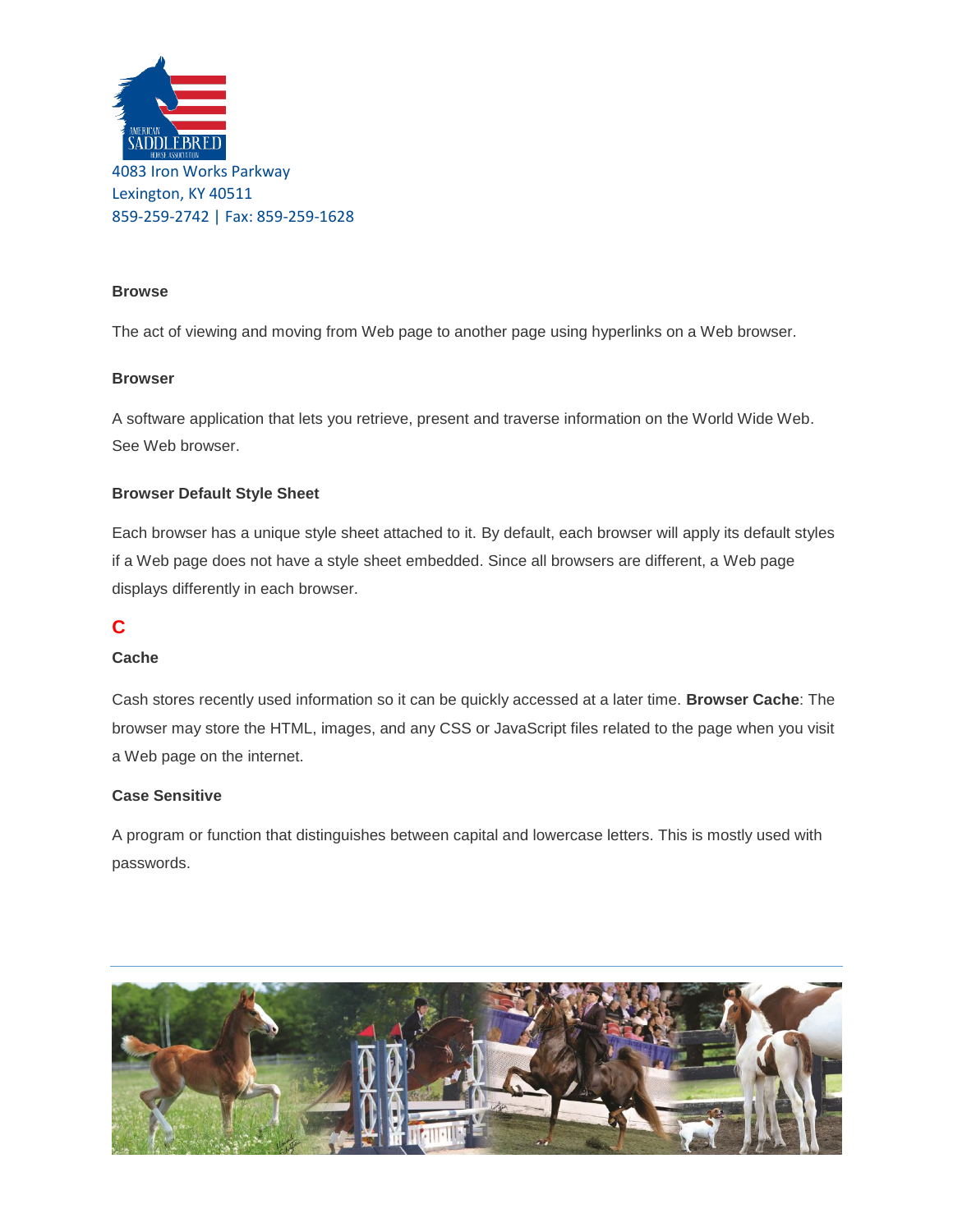![](_page_4_Picture_0.jpeg)

#### **Click**

To select a screen object (icon, image, or a hypertext link) by moving the mouse pointer to the object's position and clicking a mouse button.

## **D**

#### **Database**

A structured collection of records stored on a computer that allows our members retrieve data and information related to horses and memberships.

#### **Download**

To transfer a file from a Web server to a local computer.

#### **E**

#### **Email**

A message distributed electronically from one use to another.

#### **Email Address**

The address used for sending emails to a person or an organization. General format is username@hostname.

![](_page_4_Picture_13.jpeg)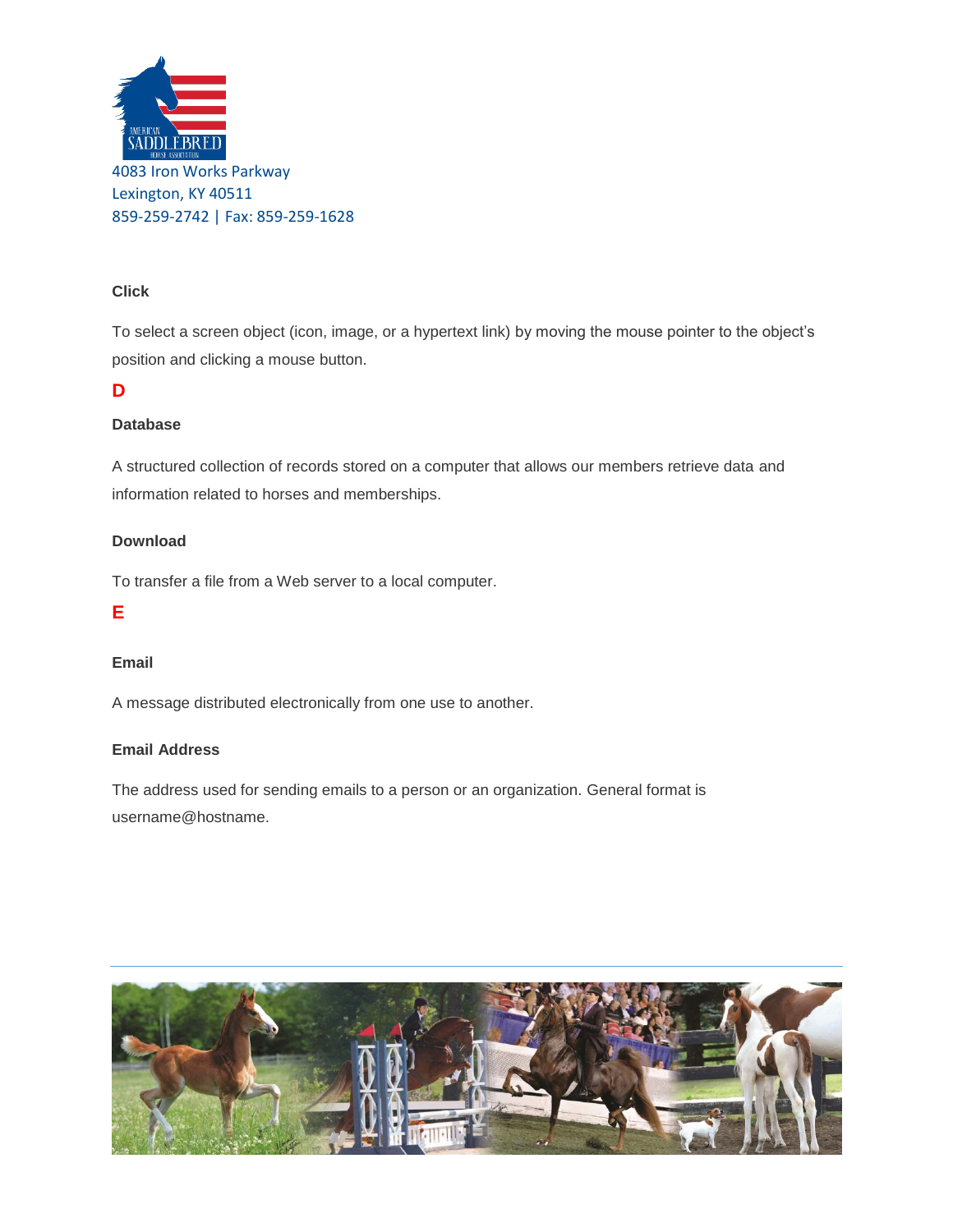![](_page_5_Picture_0.jpeg)

# **F**

## **FAQ (Frequently Asked Questions)**

A list of questions and answers related to most common questions on a particular subject. This can be accessed from the ABOUT US section of our Web site.

#### **FOOTER**

A small section located at the bottom of each Web page. It is used to display company data and copyright information, and a source to provide quick links for key areas on a Web site.

![](_page_5_Picture_6.jpeg)

![](_page_5_Picture_7.jpeg)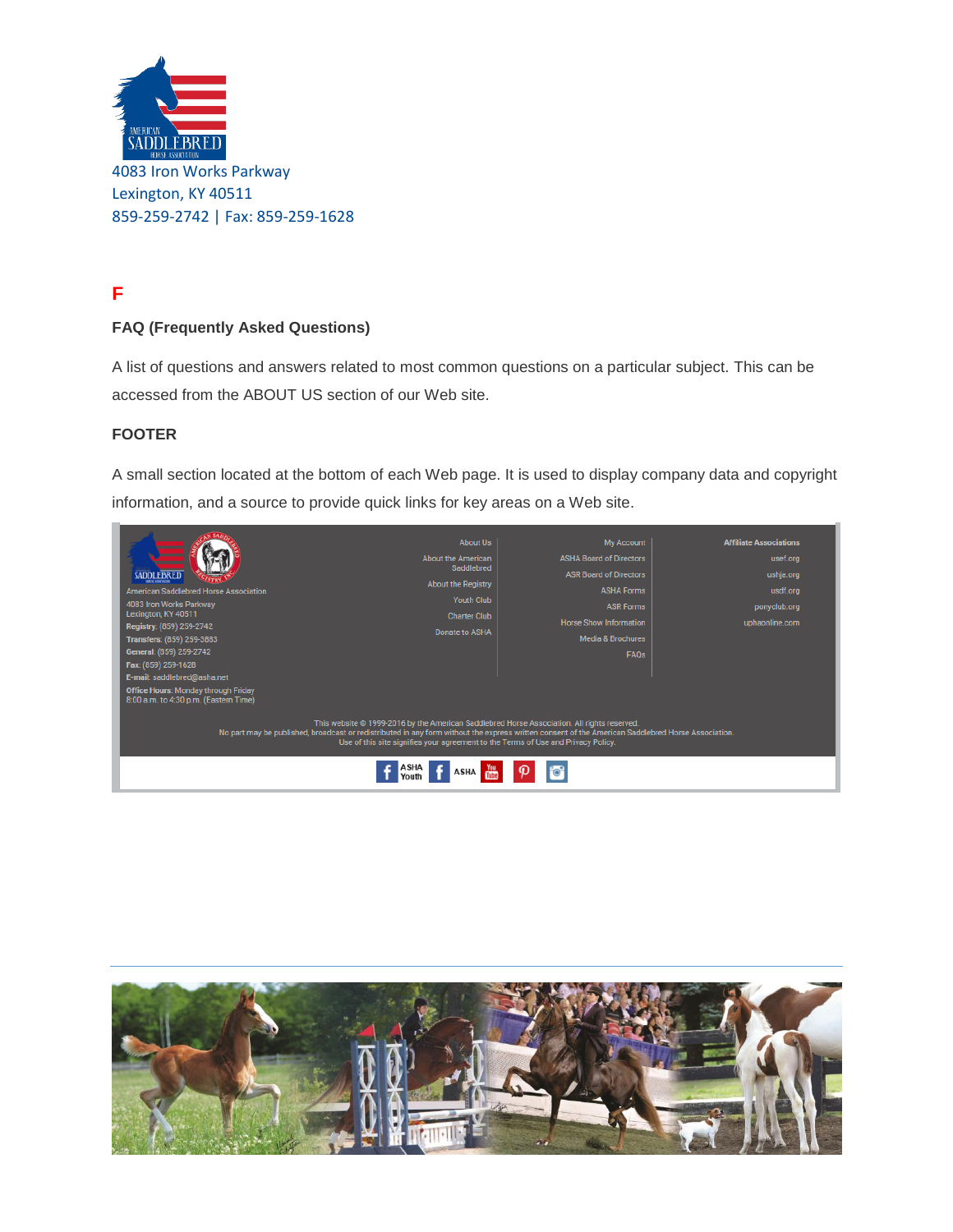![](_page_6_Picture_0.jpeg)

# **M**

## **Maximize & Minimize Banner**

Minimize Banner allows you to hide the banner that runs across the Web page. To show it again, click on Maximize Banner. The buttons are located on the top corner of the banner, below the top navigation bar.

![](_page_6_Picture_4.jpeg)

#### **P**

#### **Password**

A secret word or phrase used to gain admission to restricted areas on the Web or systems.

![](_page_6_Picture_8.jpeg)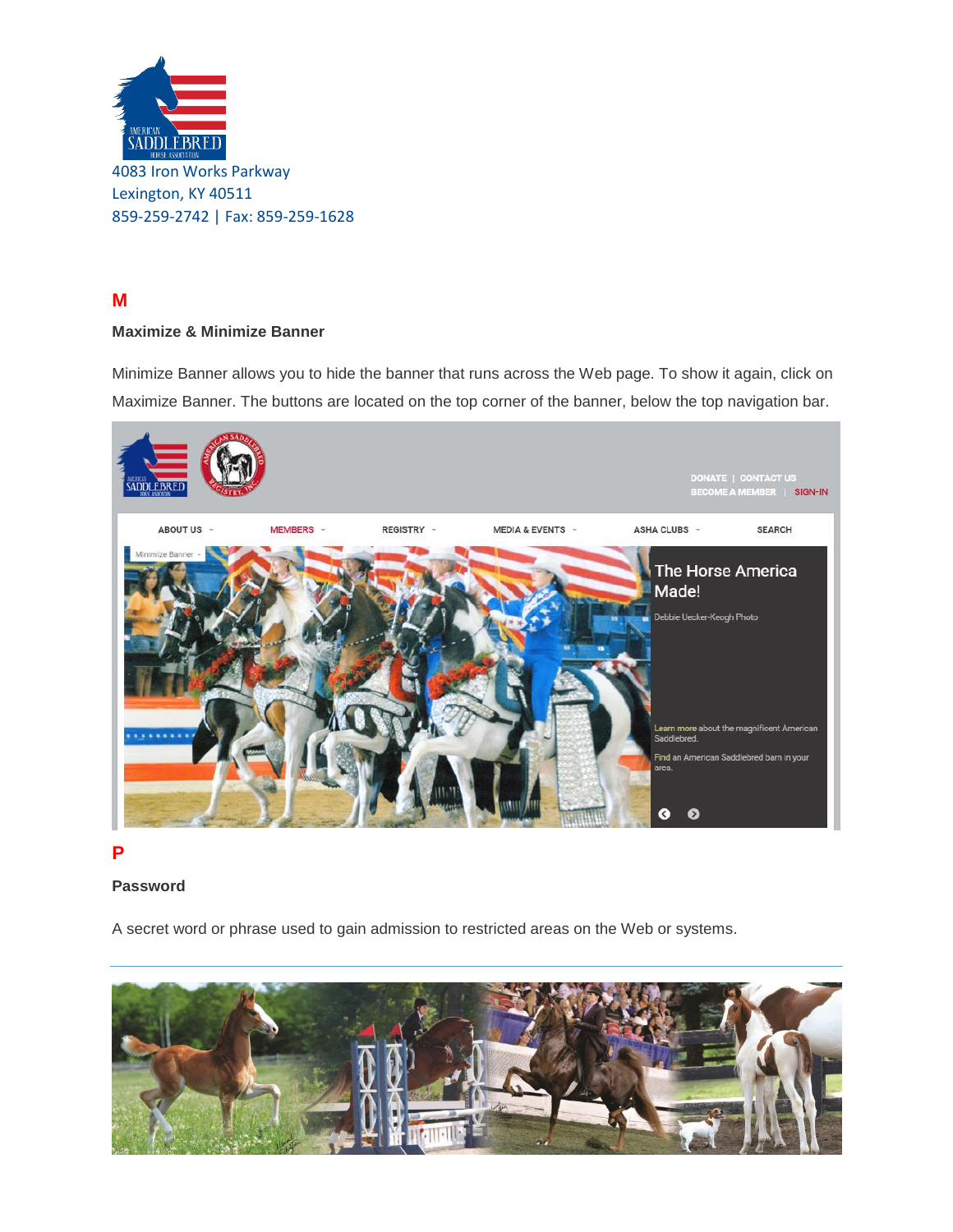![](_page_7_Picture_0.jpeg)

#### **PDF (Portable Document Format)**

A file in PDF format, that provides an electronic image of text, or text and graphics, that looks like a printed document and be can be viewed, printed and transmitted electronically.

## **S**

### **Search Form**

An online form that runs a query to return information on a Web page.

#### **Side Navigation**

A sidebar menu, collapsible, and customized to a section on our website, and is found on the left side of the content area.

|                                                           |                                                                   | Welcome Cynthia Lowell<br>Logged in as: c.lowell@asha.net<br><b>DONATE   CONTACT US</b><br><b>BECOME A MEMBER   SIGN-OUT</b> |  |  |
|-----------------------------------------------------------|-------------------------------------------------------------------|------------------------------------------------------------------------------------------------------------------------------|--|--|
| ABOUT US -<br>Maximize Banner +                           | MEMBERS -<br>REGISTRY -<br>MEDIA & EVENTS -                       | <b>ASHA CLUBS -</b><br><b>SEARCH</b>                                                                                         |  |  |
| <b>PARTNERS FOR THE RIDE</b>                              | <b>Horse Search</b><br>Search Criteria                            |                                                                                                                              |  |  |
| <b>NIGHTWATCH</b>                                         | <b>Horse Name:</b><br>Name Search Type:<br>Exact                  |                                                                                                                              |  |  |
| <b>Search Our Website</b><br>Search Members               | <b>Registration Number:</b><br><b>Ownership Type:</b><br>Any<br>٠ |                                                                                                                              |  |  |
| Search Horses<br>Search Stables<br><b>Search Services</b> | Ownership<br><b>First Name/Farm Name:</b><br><b>Last Name:</b>    |                                                                                                                              |  |  |
| Search Youth Clubs<br>Search Charter Clubs                | <b>Breeders</b><br><b>First Name/Farm Name:</b>                   |                                                                                                                              |  |  |
|                                                           | <b>Last Name:</b><br># of horses to display:<br>100<br>۰          |                                                                                                                              |  |  |
|                                                           | <b>MORE OPTIONS</b><br><b>SEARCH</b>                              |                                                                                                                              |  |  |

![](_page_7_Picture_9.jpeg)